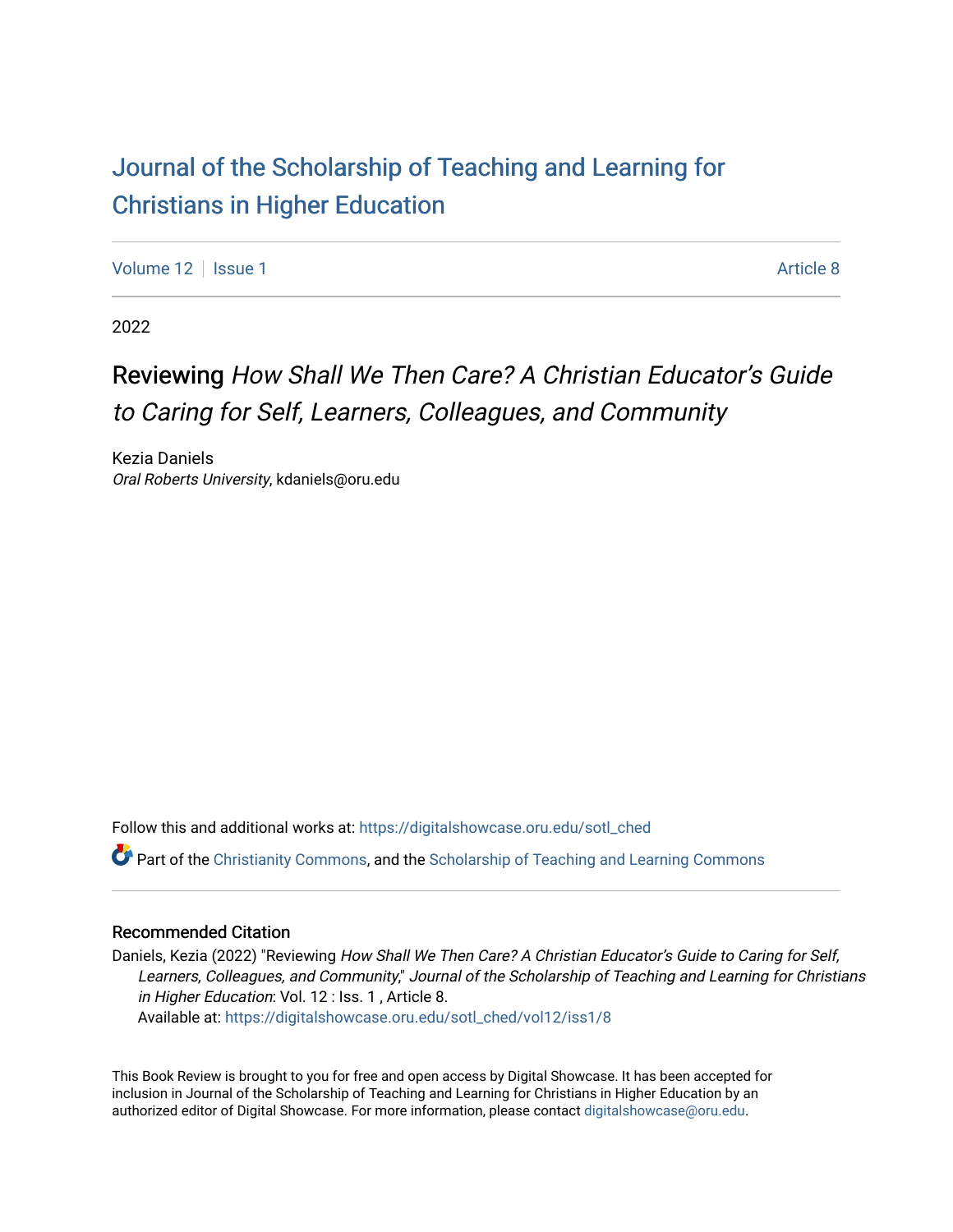# **REVIEWS**

*How Shall We Then Care? A Christian Educator's Guide to Caring for Self, Learners, Colleagues, and Community.* By Paul Shotsberger and Cathy Freytag, eds. Eugene, OR: Wipf & Stock, 2020. 212 pp. ISBN 13: 978-1-5326-8240-7 (hardcover) \$46

*How Shall We Then Care?* presents a Christian perspective of Nel Noddings' (2002) care theory—the need to care and to be cared for by others—by expanding the theory to include mutual recognition and assent by both parties for love to be recognized and experienced (p. 2). In this enlightening book of essays—edited by Paul Shotsberger and Cathy Freytag—authors address varying themes and points of view supported by research, scripture, and a robust explanation of Christ's mandate to love within the Church and the world (Matthew 22:34–40).

In the first chapter, "What Can Christians Learn from Care Theory?," Sean Schat and Cathy Freytag introduce some surprising elements. General statements of the Church's failing could be tempered and supported with relevant data for both sides of the argument. Perhaps a perspective that includes the auspices of the biblical care model and an understanding of scriptures (2 Corinthians 3:6) could be addressed in a future edition. In the discussion of care theory, a fair argument is presented that the recipient must perceive the care as it is intended, like the Golden Rule: "Treat others as you want to be treated." The role of the Holy Spirit in this model of care could be a helpful addition. Part IV of this chapter is certainly an ideal, but the section requires more coverage of relevant information, especially to support generalizations. It seems that anyone could learn from the care theory inclusive of an absolute truth and biblical framework.

In "The Successful Communication of Educational Care" (chapter 2), Sean Schat discusses findings of a study of adolescent students'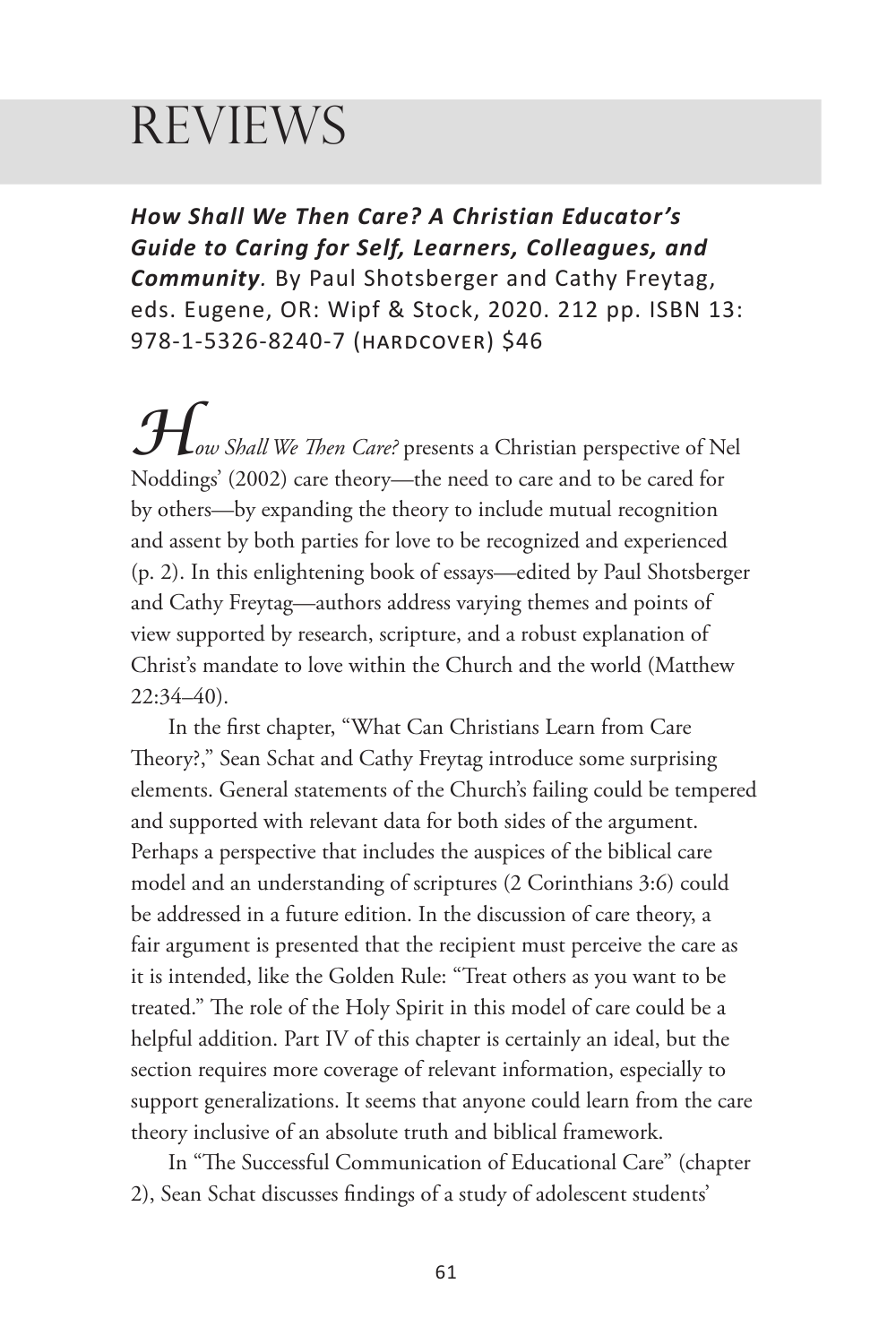perceptions and experiences of care offered by teachers. Of the significant findings from the care theory, educational care literature, and the research study, this review focuses only on the research findings. Three theories emerged: (1) teacher-caring behaviors as touchstones for resources, (2) the successful communication of care, and (3) a six-stage process of communication of care resulting in a transformed relationship. Implications include "no-fault failure," a term implying the acceptance of failure to care (p. 27). One wonders about the model's applicability to all students because some students have complex and varied needs to be supported by profound interventions. A section on training requirements and time commitment to fulfill this "complex, complicated and messy process" (p. 28) would be helpful.

In chapter 3, Anna Berardi and Brenda Morton write about "Trauma-Informed School Practices [TISP] in Response to the Impact of Social-Cultural Trauma." The TISP triphasic recovery model acknowledges Noddings' work, adapting it through a trauma-informed lens. TISP provides a "welcome and inclusive environment [and] … relational safety and well-being" (p. 45) and is informed by attachment theory. They state that "attuned mentoring is essential for psycho-social growth and development …" (p. 45), especially between caretaker and dependent child. The chapter briefly discusses the neurobiology of unmitigated stress and trauma. It makes a strong point that "a constant state of alarm … [hampers the] brain's capacity to self-regulate states of alarm and calm" (p. 47–48). The TISP model consists of three phases: safety and stabilization, remembrance and mourning, and reengagement or reentry. Essential TISP elements are (1) connecting—partnering with parents and guardians to speak into the growth and development of the child through (2) coaching— building the skill of social-emotional self-regulation, and (3) commencing—student engagement in academic activities and navigation of "socio-emotional relational challenges." TISP implementation requires a commitment to becoming an expert in the inculcation of significant principles to aid in adoption. The model's implementation is an educational system responsibility and not a rapid process. Practical insight is provided for K-12 education system levels in inclusive change management process elements. Since the strategies could be applicable in any setting, an indication of how this model is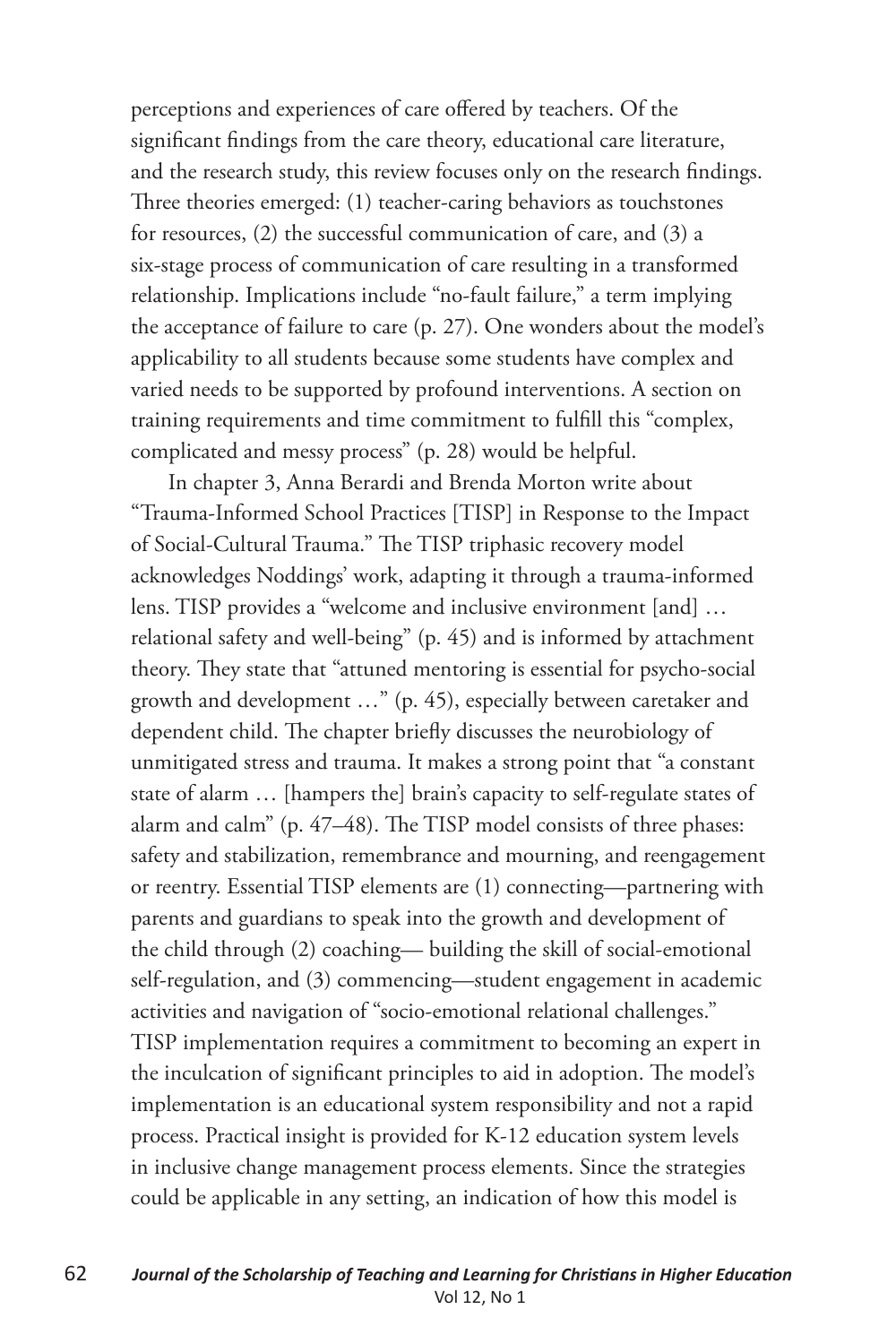distinctly for the Christian educator would be helpful.

Chapter 4, titled "Game-Based Teaching Methodology and Empathy," presents a study of the influence of classroom climate and teaching methodology on ethics education. A student role-playing game-design team approach is adopted in a doctoral-level course, both online and face-to-face. Findings from structured interviews of students and the professor were categorized using preset codes: (1) student engagement, (2) applications of participants, (3) empathy development, (4) faith impact, and (5) reaction to professor modeling. Interviews evidenced commonalities, and additional categories emerged from the coding (see pp. 78–81). The discussion of the coding indicates an overall positive experience, but one wonders about the study's outcomes on a larger scale with appropriate adaptations and more defined variables. Both the student and professor interview identified large class sizes as a barrier to implementing the course. A further question to consider is whether ethical dilemmas would occur in more complex scenarios. Discussion of support systems that may be needed in real-life ethical decision-making situations could provide additional insights. The chapter ends with reflections by the doctoral candidates on the course design's impact on learning ethics.

Empathy is presented as a strategy for teaching and interacting with students in Danielle Bryant's essay "Empathy as a Christian Calling," which is chapter 5. Profound empathy is espoused as the preferred mode. The ACTS model—Actively listen, Communicate back, Think with empathy, and Speak a response—is introduced as a useful strategy for bridging understanding with students. This model compares with Noddings' model encouraging students' engagement in empathy one towards another, which was successfully introduced to students using role-play. Brain research and the fit of the ACTS models provide specific support for the steps of the ACTS model. For example, mirroring is found in the second ACTS step—communicate back—and the empathy gap is part of the think-with-empathy step. This simple model can be integrated into any classroom, but scenarios illustrating ACTS implementation in intensive classroom environments could be helpful.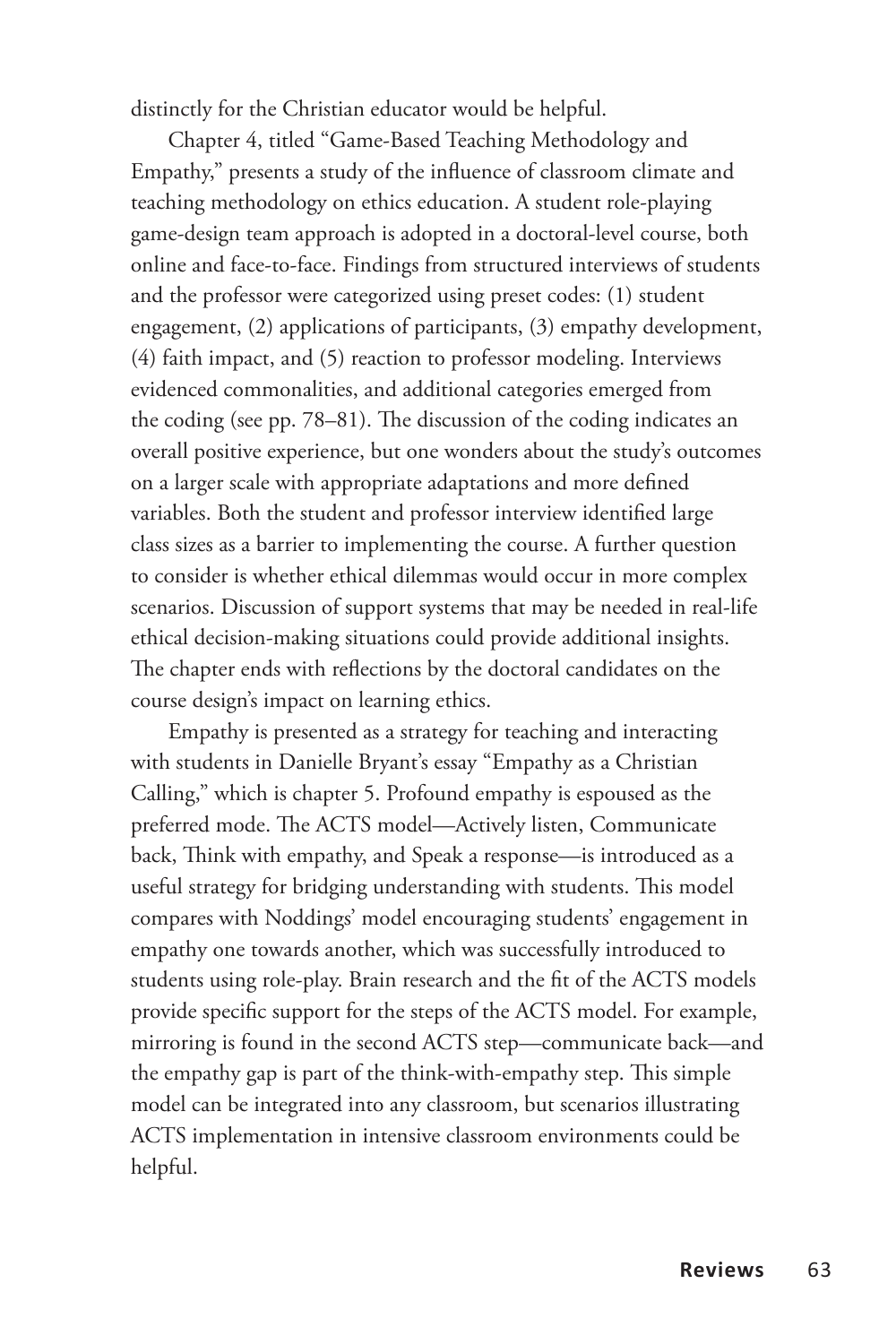Chapter 6 is David W. Anderson's essay "The Ethic of Care and Inclusive Education," which considers the "head, heart, and hands model" (p. 114), necessary for inclusive education, and adds "habits" to the model. The "heart," which is a teacher's convictions, guides "hands" and "head" to develop "habits" common among Christian teachers and reflected in teacher preparation programs. An argument for an ethic of care in the classroom is also provided, considering rationales by psychologists and ethicists Kohlberg and Gilligan on moral development and Noddings' moral education. The theology for caring is drawn from the book of Genesis. The application of caring to teaching is through definition—teaching is caring, a role that extends beyond teaching and is seen as spiritual, self-giving, love and care, and extends to ethics. Characteristics of such classrooms include compassion, presence, interdependence and hospitality, relationship, authenticity, and service. These are valid characteristics, but some require extensive or well-planned adaptations.

In chapter 7—"Inclusion and the Ethic of Care: Our Responsibility as Christian Special Educators"—author Alicia Watkin discusses students with individualized education programs (IEPs), legal requirements, and benefits, followed by a brief discussion on teacher-student relationships and communities based on the love commandment in Mark 12:30-31 and as pertinent to IEPs. She argues that the emphasis of special teacher education should be on interdependent relationships instead of being seemingly adversarial. Using Schat's application of interpersonal dimensions and Palmer's community of truth studies, she pushes for care for both special students and teachers. Practical ways to show care were provided, but could be strengthened by more research to validate them.

Michelle C. Hughes' essay "Dispositions: Real-Time Active Practice" (chapter 8) focuses on disposition development from preservice programs to the first years of teaching. The findings of the study reveal that dispositions built self-awareness and are recognizable. Disposition development is a professional choice for reasons such as being grateful, teaching strengthening, and professional development. Also, dispositions are developed with purpose (e.g., to build relationships with colleagues) and could be practiced with self, students,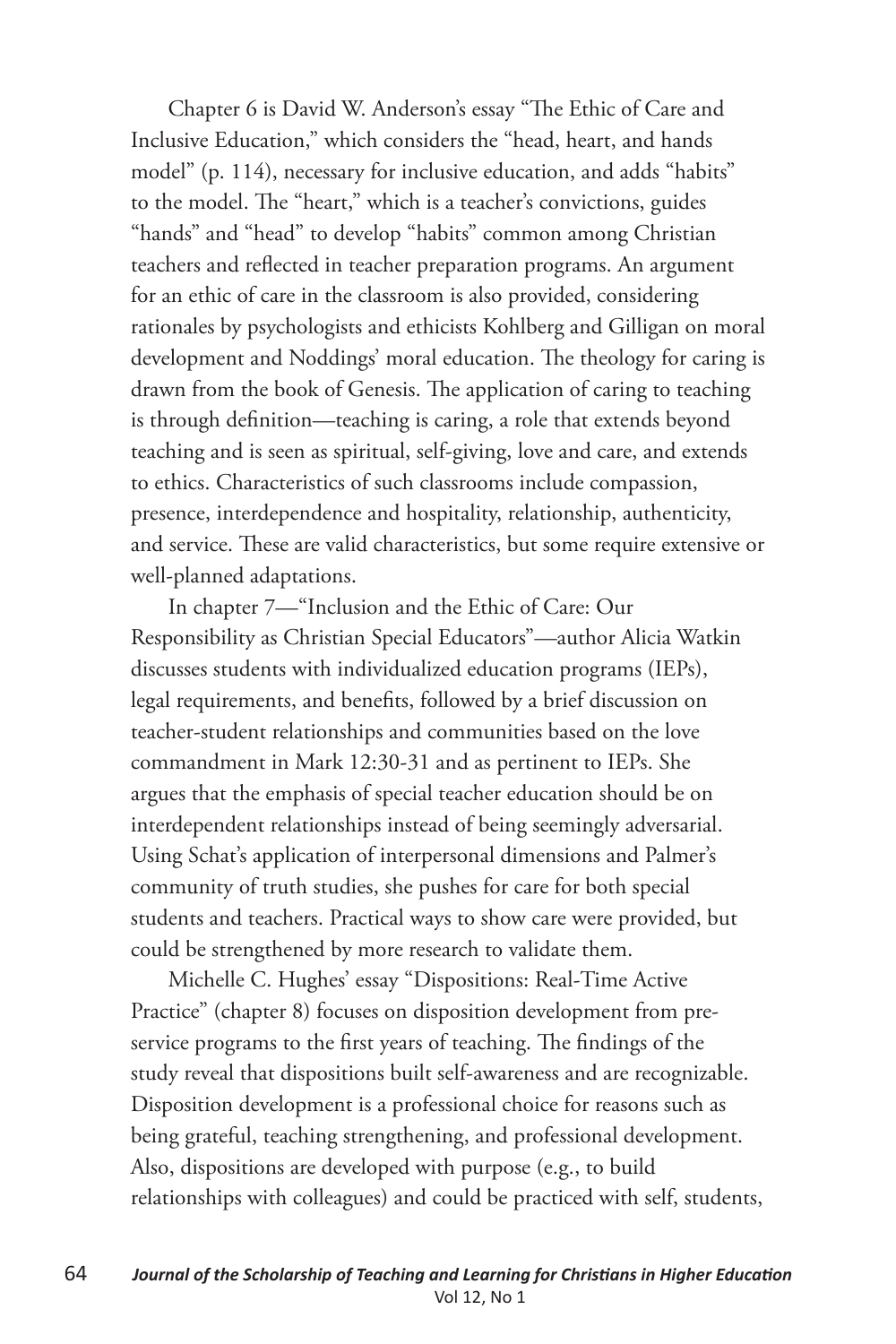and other teachers. Reflection is deemed to be an essential. It would be helpful to describe how these dispositions are especially needful for Christian educators if the goal of developing dispositions is to provide care in K-12 education. Attention to the breadth of disposition definitions could perhaps also be beneficial.

In chapter 9, "Self and Soul Care: Spiritual Practices to Sustain Teaching," Stephanie Talley emphasizes this must-have for all Christian educators. Conversations infused with faith sustain teaching practices with an end goal of restoration. Keeping Sabbath is offered as a disposition (i.e., God's rest and the need for protective boundaries). Spiritual practices sustain teaching practices that teacher educators should model. In this very practical chapter, consideration could be given to the inclusion of an evaluation of these types of interventions for new teachers and how success can be measured.

The final essay is "Caring for New Teachers Once They Leave Campus" by Elaine Tinholt. Supportive relationships are an essential supportive element for entering the teaching profession. Such caring helps new teachers understand the impact of a demanding environment on their roles and understand the collaborations that can help them meet the demands. Pedagogy and methods coursework are two key fundamentals supported by the scholarly literature. New teachers benefit from reflective practice (for one's own well-being and when seeking advice from mentors), constructive feedback, induction support services, and supportive communication with administrators and veteran teachers.

#### **REFERENCES**

- Noddings, N. (2002). *Educating moral people: A caring alternative to character education*. Teachers' College Press.
- Shotsberger, P. & Freytag, C. (2020). *How shall we then care? A Christian educator's guide to caring for self, learners, colleagues, and community*. Wipf and Stock.